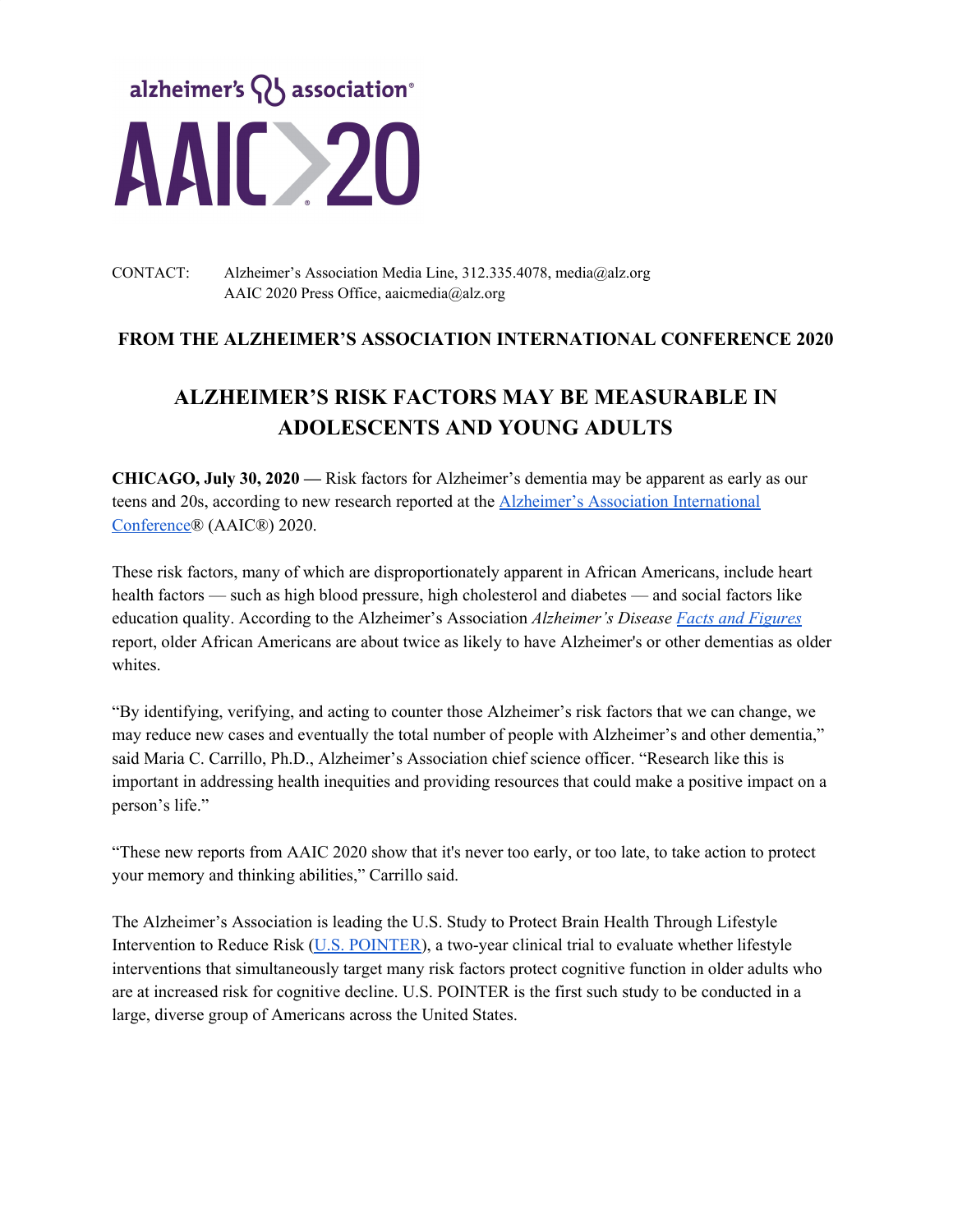## **African American Youth At Higher Risk of Dementia**

In a population of more than 714 African Americans in the Study of Healthy Aging in African Americans (STAR), Kristen George, Ph.D., MPH, of the University of California, Davis, and colleagues found that high blood pressure and diabetes, or a combination of multiple heart health-related factors, are common in adolescence and are associated with worse late-life cognition. Study participants were adolescents  $(n=165; \text{ ages } 12-20)$ , young adults  $(n=439; \text{ ages } 21-34)$  and adults  $(n=110; \text{ ages } 35-56)$ . Mean age at cognitive assessment was 68.

Cognition was measured using in-person tests of memory and executive function. The researchers found that, in this study population, having diabetes, high blood pressure, or two or more heart health risk factors in adolescence, young adulthood, or mid-life was associated with statistically significantly worse late-life cognition. These differences persisted after accounting for age, gender, years since risk factors were measured, and education.

Before this report, little was known about whether cardiovascular disease (CVD) risk factors developed prior to mid-life were associated with late-life cognition. This is an important question because African Americans have a higher risk of CVD risk factors compared to other racial/ethnic groups from adolescence through adulthood.

According to the researchers, these findings suggest that CVD risk factors as early as adolescence influence late-life brain health in African Americans. Efforts to promote heart and brain healthy lifestyles must not only include middle-aged adults, but also younger adults and adolescents who may be especially susceptible to the negative impact of poor vascular health on the brain.

### **Early Adult BMI Associated With Late Life Dementia Risk**

In what the authors say is the first study to report on the issue, higher early adulthood (age 20-49) body mass index (BMI) was associated with higher late-life dementia risk.

Relatively little is known about the role of early life BMI on the risk of Alzheimer and other dementias. The scientists studied a total of 5,104 older adults from two studies, including 2,909 from the Cardiovascular Health Study (CHS) and 2,195 from the Health, Aging and Body Composition study (Health ABC). Of the total sample, 18% were Black and 56% were women. Using pooled data from four established cohorts spanning the adult life course, including the two cohorts under the study, the scientists estimated BMI beginning at age 20 for all older adults of CHS and Health ABC.

- For women, dementia risk increased with higher early adulthood BMI. Compared to women with normal BMI in early adulthood, dementia risk was 1.8 times higher among those who were overweight, and 2.5 times higher among those who were obese. Analyses were adjusted for midlife and late life BMI.
	- They found no association between midlife BMI and dementia risk among women.
- For men, dementia risk was 2.5 times higher among those who were obese in early adulthood, 1.5 times higher among those who were overweight in mid-life and 2.0 times higher among those who were obese in mid-life, in models also adjusted for late life BMI.
- For both women and men, dementia risk *decreased* with higher late life BMI.

Adina Zeki Al Hazzouri, Ph.D. of Columbia University and colleagues found that high BMI in adulthood is a risk factor for dementia in late life. The researchers suggest that efforts aimed at reducing dementia risk may need to begin earlier in life with a focus on obesity prevention and treatment.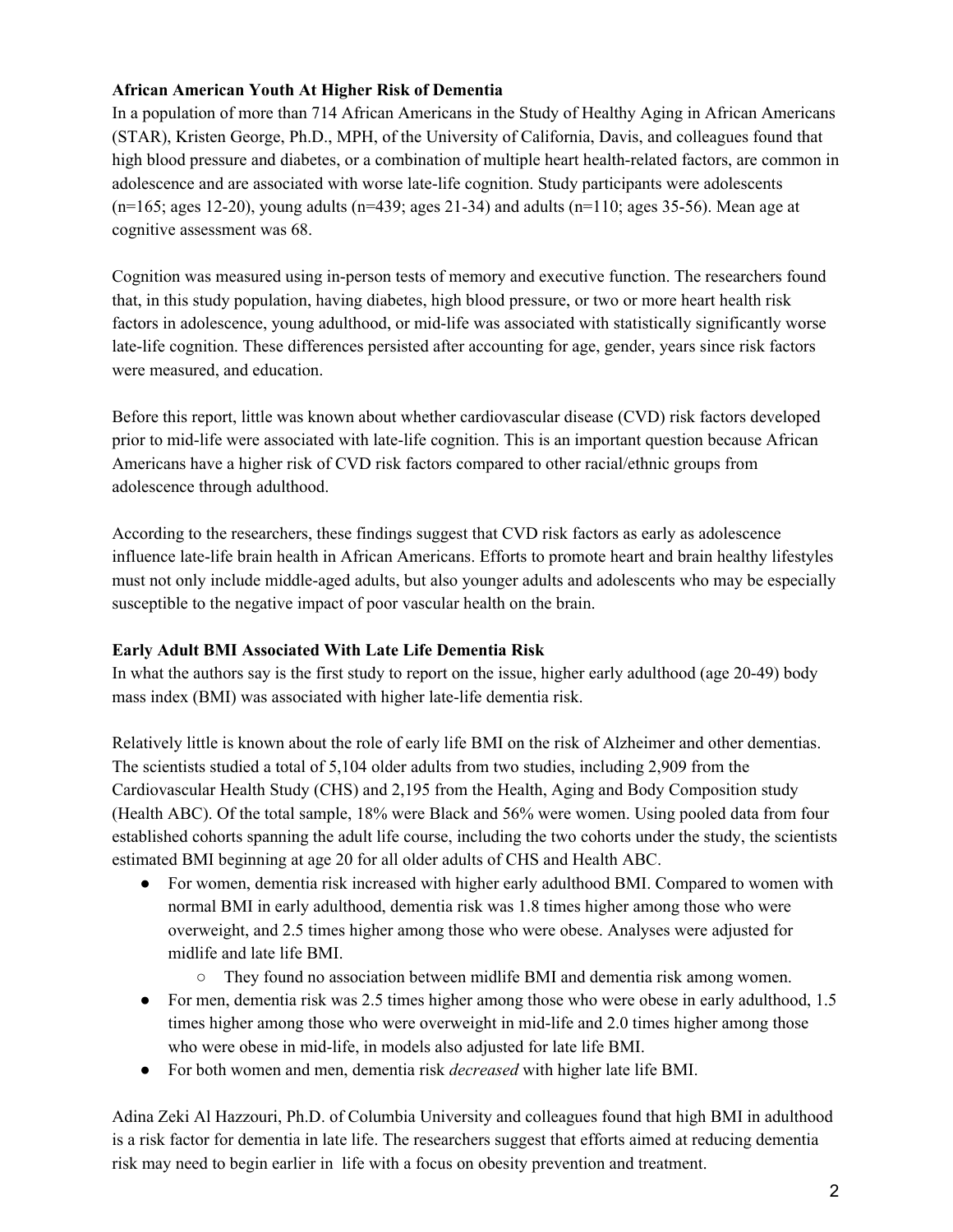## **Quality of Early-Life Education Influences Dementia Risk**

In a diverse group of more than 2,400 people followed up to 21 years, higher quality early-life education was associated with better language and memory performance, and lower risk of late-life dementia. Results were somewhat different between men and women, and between Blacks and Whites in the study.

The study included 2,446 Black and White men and women, age 65 and older, enrolled in the Washington Heights/Inwood Columbia Aging Project who attended elementary school in the United States. A school quality variable based on historical measures included: mandatory school enrollment age, minimum dropout age, school term length, student-teacher ratio, and student attendance.

People who attended school in states with lower quality education had more rapid decline in memory and language as an older adult. Black women and men and White women who attended schools in states with higher quality education were less likely to develop dementia. According to the scientists, the results were explained, in part, because people who attend higher quality schools end up getting more years of school.

Justina Avila-Rieger, PhD, a postdoctoral research scientist at Columbia University Irving Medical Center and colleagues say the findings provide evidence that later life dementia risk and cognitive function is influenced by early-life state educational policies.

### **About the Alzheimer's Association International Conference (AAIC)**

The Alzheimer's Association International Conference (AAIC) is the world's largest gathering of researchers from around the world focused on Alzheimer's and other dementias. As a part of the Alzheimer's Association's research program, AAIC serves as a catalyst for generating new knowledge about dementia and fostering a vital, collegial research community.

- AAIC 2020 home page: www.alz.org/aaic/
- AAIC 2020 newsroom: www.alz.org/aaic/pressroom.asp
- AAIC 2020 hashtag: #AAIC20

### **About the Alzheimer's Association**

The Alzheimer's Association is a worldwide voluntary health organization dedicated to Alzheimer's care, support and research. Our mission is to lead the way to end Alzheimer's and all other dementia — by accelerating global research, driving risk reduction and early detection, and maximizing quality care and support. Visit [alz.org](http://www.alz.org/) or call 800.272.3900.

#### # # #

- Kristen George, PhD, MPH, et al. Cardiovascular risk factors in adolescence and adulthood and late-life cognition: Study of healthy aging in African Americans (STAR). (Funder(s): U.S. National Institute on Aging)
- Adina Zeki Al Hazzouri, PhD, et al. Association of early life BMI with dementia risk: Findings from a pooled cohort analysis. (Funder(s): U.S. National Institute on Aging)
- Justina Avila-Rieger, et al. Relationship between state-level administrative school quality data, years of education, cognitive decline, and dementia risk. (Funder(s): U.S. National Institute on Aging)

\*\*\* AAIC 2020 news releases may contain updated data that does not match what is reported in the following abstracts.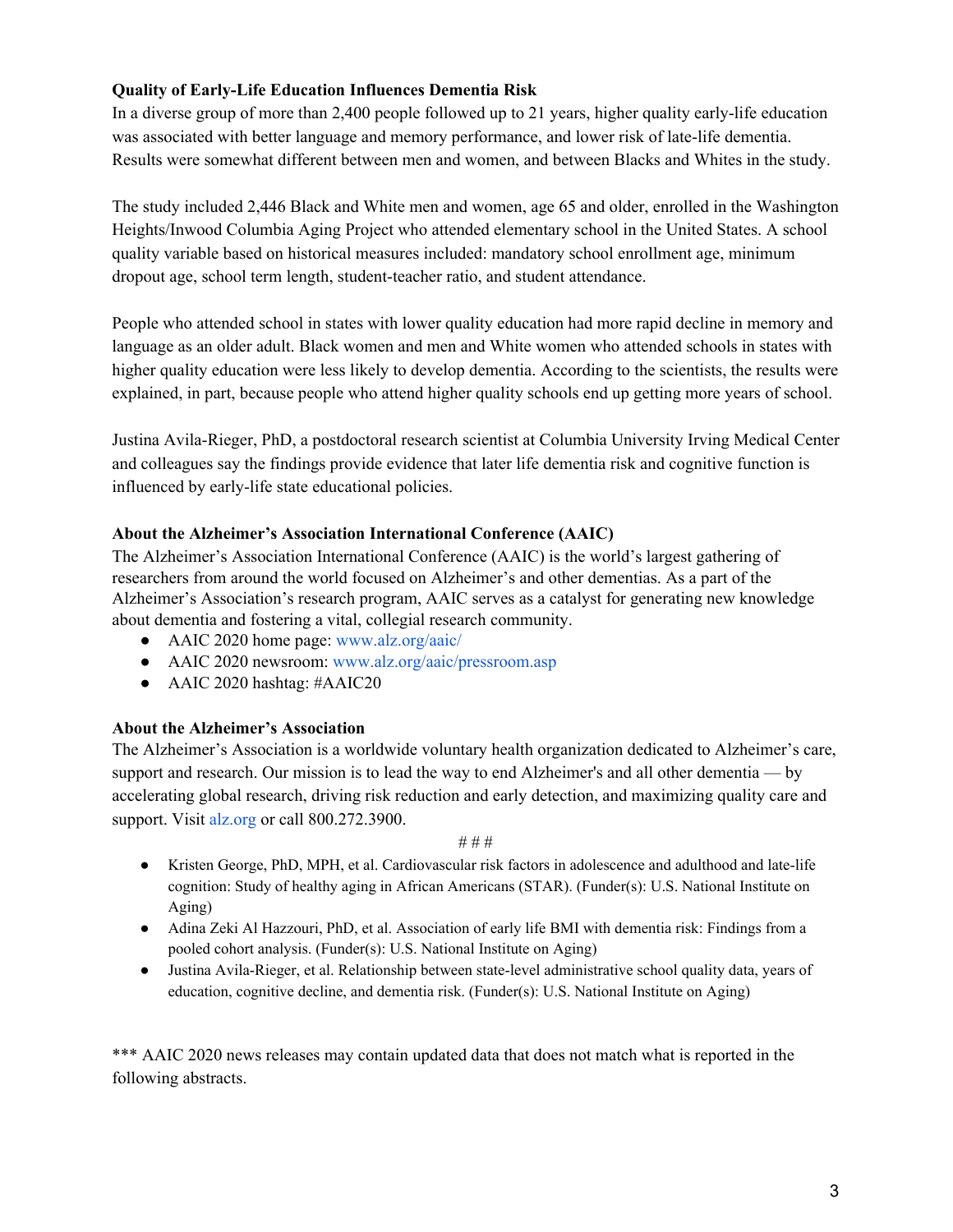**Cardiovascular risk factors in adolescence and adulthood and late-life cognition: Study of healthy aging in African Americans (STAR)** Proposal ID: 47974, O1-09-04

Thursday, July 30, 2020, 2:45 pm CT VFairs, Session Chatroom B

**Background:** Mid-life cardiovascular disease (CVD) risk factors are associated with late-life cognition, but it is unknown whether CVD risk factors before mid-life affect cognition. African Americans develop CVD risk factors at younger ages compared to other racial/ethnic groups. We examined the relationship between CVD during adolescence and adulthood (early through mid-life) with late-life cognition in the Study of Healthy Aging in African Americans (STAR).

**Method:** STAR evaluated cognitive aging in African Americans (N=676) and enrolled approximately equal proportions of participants ages 50-64 and 65+. Participants were long-term Kaiser Permanente Northern California members and completed Multiphasic Health Check-ups (MHC) from 1964-1985 at which body mass index (BMI), blood pressure, blood glucose, and serum total cholesterol were measured. At STAR baseline (2019), education, income, and cognition were assessed. Cognitive domains of verbal episodic memory, semantic memory, and executive function were measured using the Spanish and English Neuropsychological Assessment Scales (SENAS). Domain scores were z-standardized and averaged to create a global z-score. We used linear regression to analyze the association between adolescent and adulthood CVD risk factors with cognition, adjusted for age, gender, and education.

**Result:** At MHC, participants were adolescents (N=333; ages 14-25) and adults ( N=343; ages 26-56). Mean age at cognitive assessments was 68 (SD=9) years. Being overweight/obese did not predict late-life cognition regardless of age at MHC. Hypertension [pooled β=-0.18 (-0.33, -0.03)] and diabetes [pooled β=-0.69 (-1.15, -0.24)] were associated with worse cognition among both MHC age groups. Hypercholesteremia was associated with worse cognition in adults at MHC, but not adolescents  $[Adults \beta=-0.22 (-0.40, -0.05)$  vs. Adolescents  $\beta=0.02 (-0.16, 0.21)$ ; interaction p=0.03]. Having 2+ cardiovascular risk factors predicted worse cognition for both MHC age groups [pooled β=-0.24 (-0.40, -0.08)]. Looking at cognitive domains separately, associations were consistent for executive function and verbal memory, but non-significant for semantic memory.

**Conclusion:** Hypertension, diabetes, or a combination of multiple cardiovascular risk factors at adolescence and adulthood were common and associated with worse late-life cognition. Hypercholesteremia in adulthood, but not adolescence, was associated with worse cognition. Results suggest that cardiovascular risk as early as adolescence may influence late-life brain health in African Americans.

**Presenting Author** Kristen George, PhD, MPH Email: [krmgeorge@ucdavis.edu](mailto:krmgeorge@ucdavis.edu) University of California Davis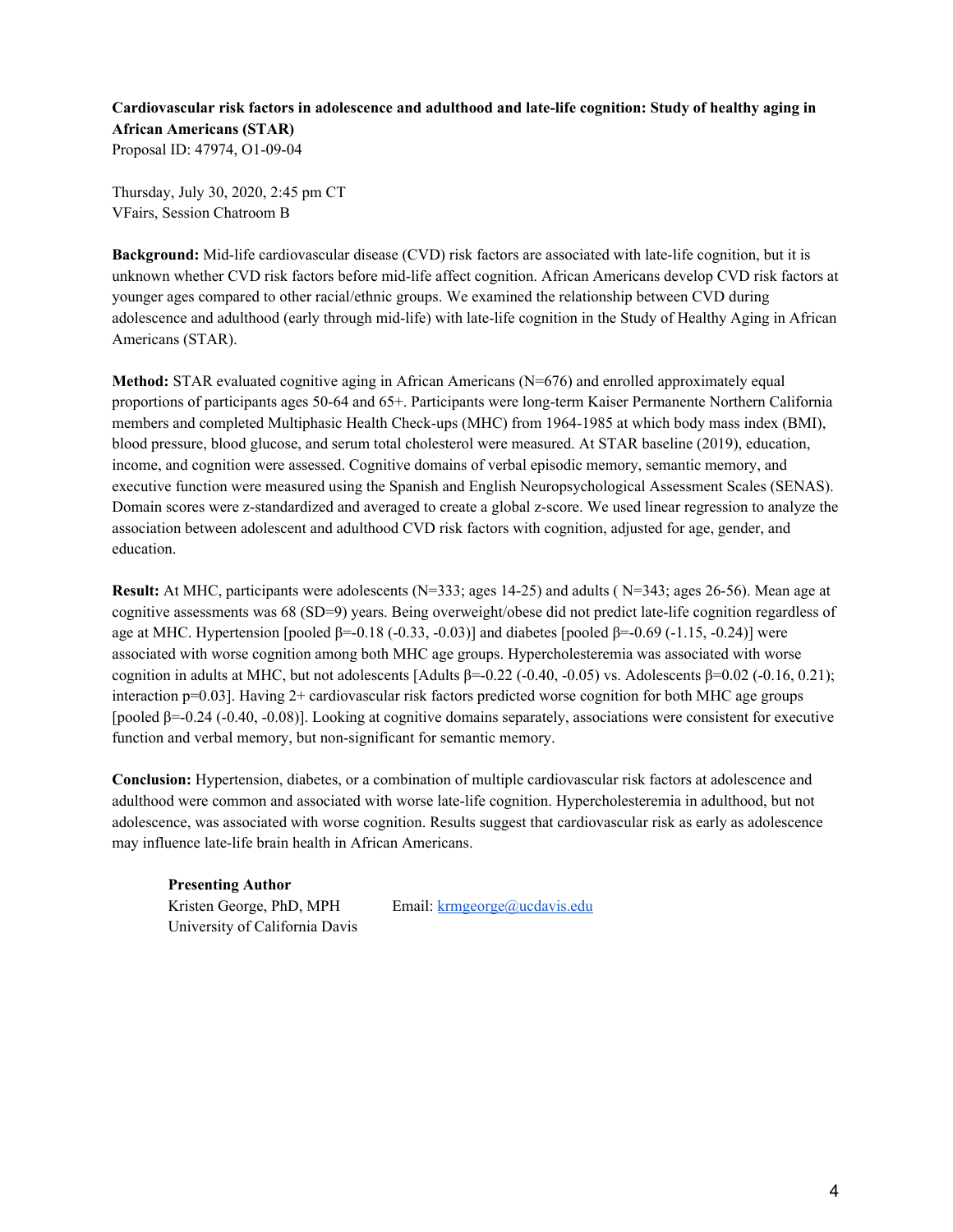#### **Association of early life BMI with dementia risk: Findings from a pooled cohort analysis** Proposal ID: 37958

Thursday, July 30, 2020, 12:00 am CT Posters: Public Health

**Background:** The evidence about the timing and influence of some key cardiovascular risk factors, such as Body Mass Index (BMI), on the risk of Alzheimer disease and other dementias remains debatable. Studies have shown that high midlife BMI increases the risk of dementia, while high late life BMI may be protective; however, relatively little is known about the role of early life BMI on the risk of Alzheimer Disease and other dementias.

**Method:** We studied 5,104 older adults from two studies, the Cardiovascular Health Study (CHS, n=2,909) and the Health, Aging and Body Composition study (Health ABC, n=2,195) study. For CHS-Health ABC older adults, we imputed early and midlife BMI, beginning at age 18, using linear mixed models applied to a pooled cohort which also included young and middle-aged adults from CARDIA and MESA. BMI was then summarized by time-weighted averages in early (ages 20-49), mid (ages 50-69), and late life (ages 70-89). In CHS, dementia was adjudicated by an expert committee following a detailed neuropsychological test battery and neurological examination. In Health ABC, dementia diagnosis was determined based on hospitalization ICD codes, dementia-related drugs and decline on the Modified Mini Mental State Examination. All analyses were sex stratified.

**Result:** CHS-Health ABC participants had a mean age of 72.6 years (SD=4.2) at enrollment, 18% were black and 56% were women. For women, dementia risk increased with higher early life BMI: it was 1.8 times higher among those who were overweight  $(OR=1.8; 95\% CI=1.31-2.54)$  and 2.5 times higher among those who were obese (OR=2.45; 95% CI=1.47-4.06), from pooled logistic regression models adjusted for midlife and late life BMI. For men, dementia risk increased with higher early life (Obese OR=2.47; 95% CI=1.46-4.19) and mid life BMI (Overweight OR=1.51; 95% CI=1.11-2.05 and Obese OR=2.00; 95% CI=1.16-3.42), in models also adjusted for late life BMI. For both women and men, dementia risk decreased with higher late life BMI.

**Conclusion:** Our study is the first to report heightened dementia risk with higher early life BMI, for both women and men. Accounting for early life BMI, we found no effect for midlife BMI on dementia risk among women.

**Presenting Author** Columbia University

Adina Zeki Al Hazzouri, PhD Email: [az2567@cumc.columbia.edu](mailto:az2567@cumc.columbia.edu)